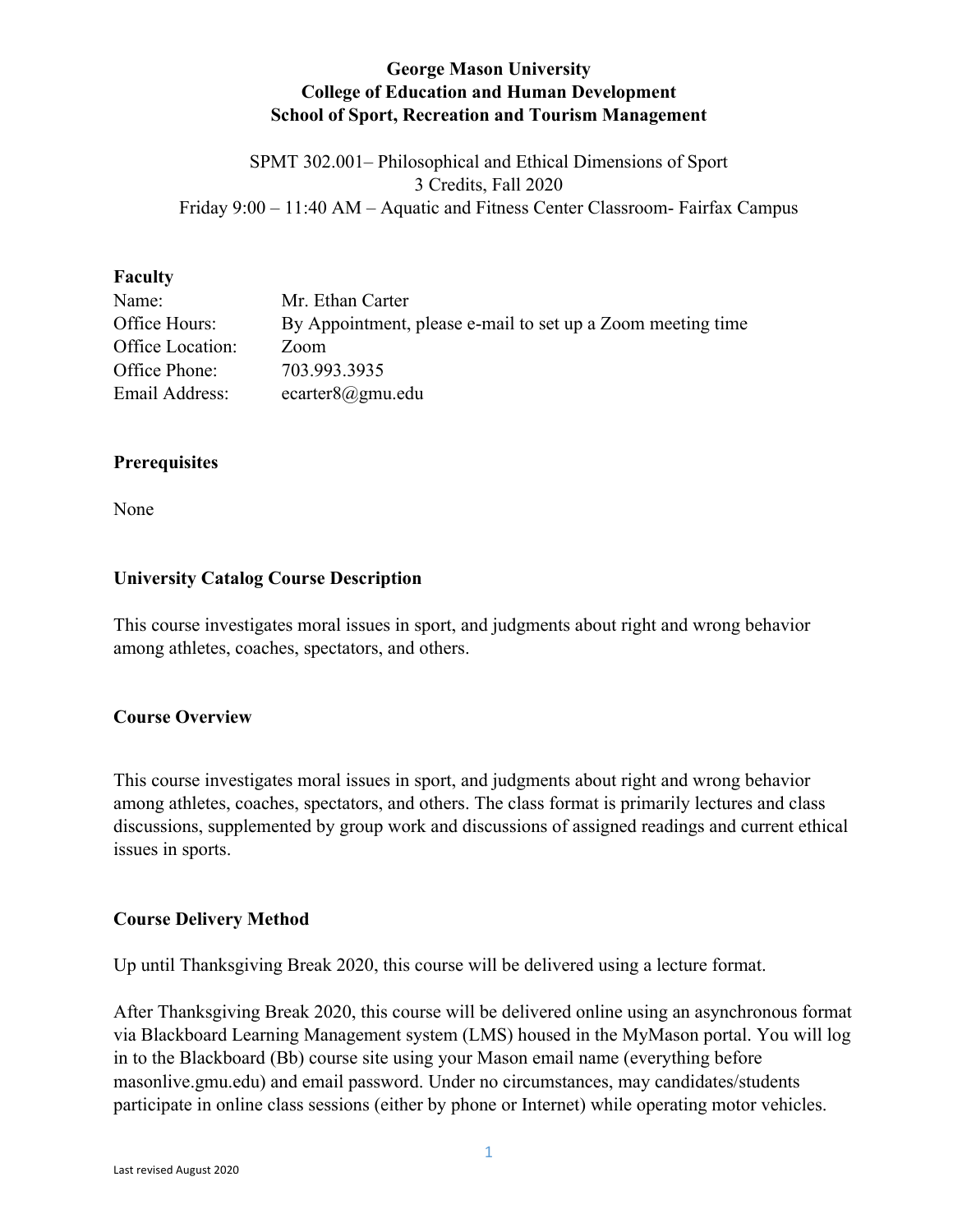Further, as expected in a face-to-face class meeting, such online participation requires undivided attention to course content and communication. **A standard week runs from 9:00 am Friday and ends 8:59 am the following Friday.**

#### **Virtual Panels**

On two specific dates during the semester, the University will host online discussions related to sport. As part of this course you will be required to:

- 1. Attend the event or review the recorded session.
- 2. Complete the assigned reflection questions.
- 3. Submit the reflection question responses on blackboard.

If you are available to attend the live session be sure to register early. You will register for the events utilizing the link provided below.

If you are unable to attend the live event, each event will be recorded and free to access at a later date so that the reflection questions can be completed.

#### Monday, September 28th at 1pm

Soccer player Abby Wambach, author of a new book titled *Wolfpack: How to Come Together, Unleash Our Power, and Change the Game*, will discuss the lessons she learned in her many years of playing soccer and how women can rise up, both as individuals and as a team, and conquer difficulties they face every day.

• Here is the link to register for the Monday, September 28th at 1pm live event with Abby Wambach: https://www.crowdcast.io/e/fftb\_allwomen/register

#### Tuesday, November 17th at 12pm

There will be a sports-related panel titled "More Than a Game: The Meaning of Sports in Turbulent Times." The panel will include Thomas Wolf, Sasha Ambrasky, and Seth Berkman, where they'll be discussing their latest books and the significance of sports at moments of societal change.

• Here is the link to register for the Tuesday, November 17th at 12pm live event with Thomas Wolf, Sasha Ambrasky, and Seth Berkman: https://www.crowdcast.io/e/fftb\_morethangame/register

#### **Learner Outcomes or Objectives**

This course is designed to enable students to do the following:

- 1. Demonstrate an understanding of the moral basis of decision making in sport management.
- 2. Develop a protocol for ethical decision-making within the organizations which govern sport programs.
- 3. Demonstrate an understanding of the various issues and contemporary problems confronting sport managers and how ethical decision making can be applied.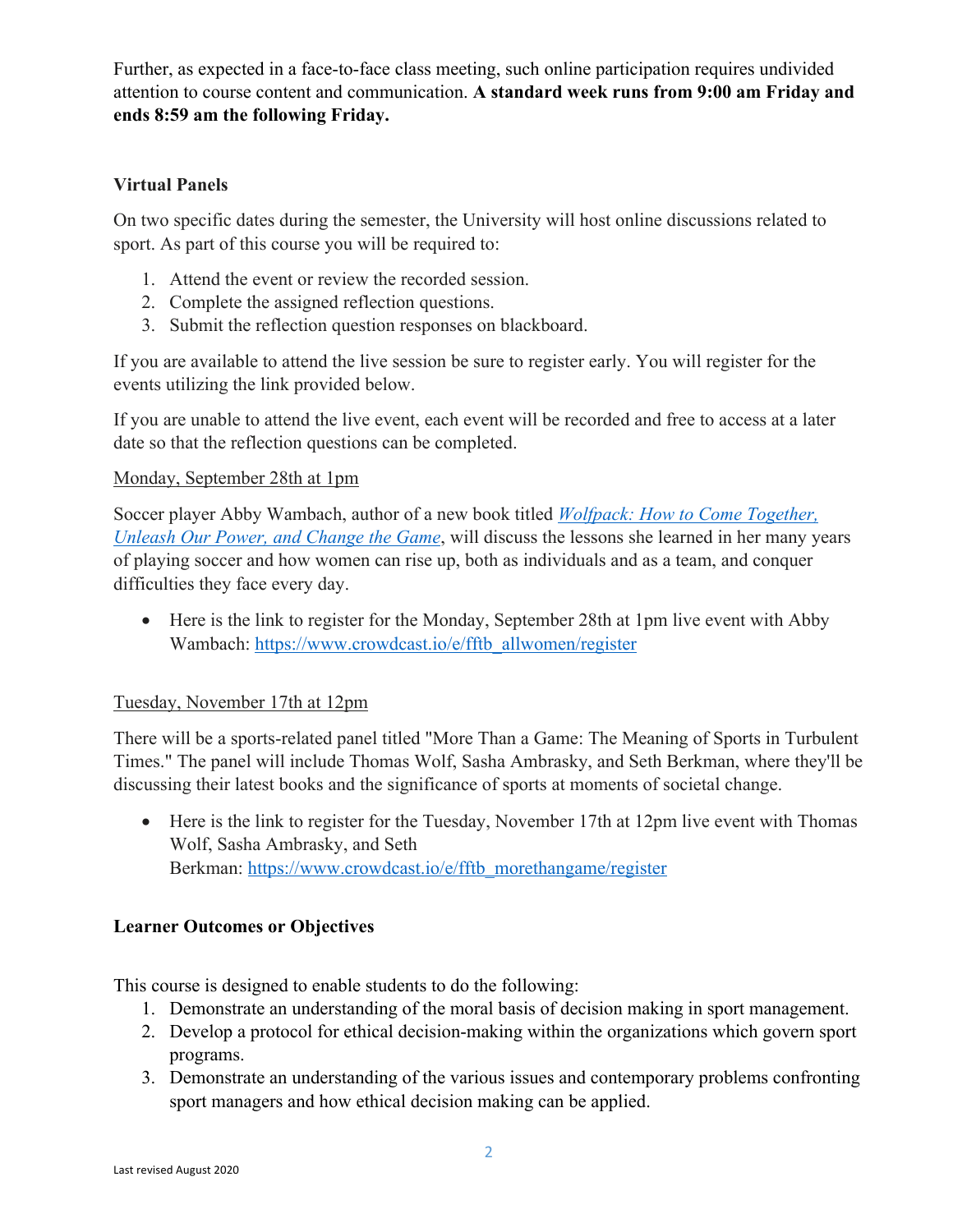- 4. Critically analyze various decision-making approaches to resolving ethical issues in sports management.
- 5. Demonstrate an understanding of a variety of ethical theories.
- 6. Attain the knowledge to understand & refine a personal and professional code of ethics to guide decision making.

#### **Professional Standards**

Not Applicable

#### **Required Texts**

Schneider, R. (2009). Ethics of sport and athletics: Theory, issues, and application. Philadelphia: Wolters Kluwer Health/Lippincott Williams & Wilkins.

Various case studies posted via Blackboard

#### **Course Performance Evaluation**

Students are expected to submit all assignments on time in the manner outlined by the instructor (e.g., Blackboard, Tk20, hard copy).

The instructor is solely responsible for assigning grades. As such, the instructor reserves the right to assess student performance in each of the categories identified in the EVALUATION section of this syllabus. Student non-compliance with stated academic, honor, attendance, or participation expectations will result in a '0' for the associated evaluation.

#### • **Prior to Thanksgiving Break 2020**

| Exams (2) Multiple choice, true/false, matching, short essay                                                             | 200 points   |
|--------------------------------------------------------------------------------------------------------------------------|--------------|
| Participation (13) (Attendance, lecture discussion, online discussion,<br>exam completion) - 50 points each class        | 650 points   |
| Case Study Written Response (9)- 10 points each                                                                          | 90 points    |
| Case Study In Class Discussion (9) - 5 points each                                                                       | 45 points    |
| Virtual Panels (2) - 50 points each                                                                                      | 100 points   |
| Mini Class Discussion - Current Sport Ethics Event (All students<br>complete this once in the semester per the schedule) | 50 points    |
| Sport Ethics Debate Presentation (group project)                                                                         | 50 points    |
| Sport Ethics Debate Paper (individual project)                                                                           | 50 points    |
| Weeks 1 - 13 TOTAL                                                                                                       | 1,235 points |

#### • **After Thanksgiving Break 2020**

| Exams (1) Multiple choice, true/false, matching, short essay | 100 points |
|--------------------------------------------------------------|------------|
|--------------------------------------------------------------|------------|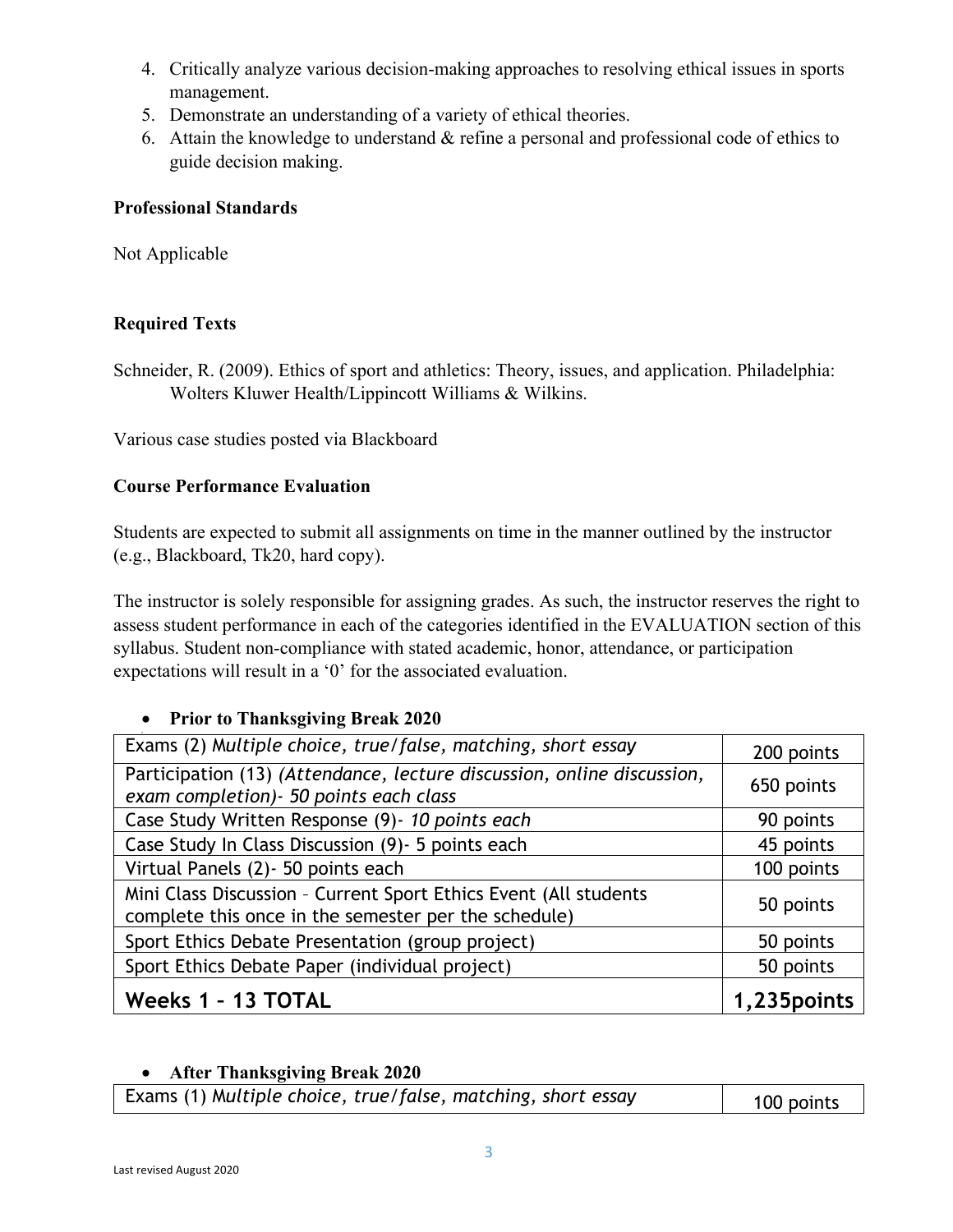| Participation (1) (Discussion board, exam completion) - 50 points each |           |
|------------------------------------------------------------------------|-----------|
| class                                                                  | 50 points |

**Week 14 TOTAL 150 points**

# **GRAND TOTAL 1,385 points**

#### • **Instructor Expectations**

- 1. Participation: Students are expected to actively engage in all course activities throughout the semester, which includes viewing all course materials, completing course activities and assignments, and participating in course discussions and group interactions. Your contributions are not only welcomed, they are essential.
- 2. Log-in Frequency: Students must actively check the course Blackboard site and their GMU email for communications from the instructor, class discussions, and/or access to course materials frequently throughout the week. **It is highly recommended to login at least twice a week.**
- 3. Technical Issues: Students should anticipate some technical difficulties during the semester and should, therefore, budget their time accordingly**. Late work will not be accepted based on individual technical issues.**
- 4. Workload: Please be aware that this course is not self-paced. Students are expected to meet specific deadlines and due dates listed in the Class Schedule section of this syllabus. It is the student's responsibility to keep track of the weekly course schedule of topics, readings, activities and assignments due.
- 5. Accommodations: Learners who require effective accommodations to insure accessibility must be registered with George Mason University Disability Services.
- 6. Honor Code: Students must abide by the Honor Code, guided by the spirit of academic integrity.
- 7. Additional Assistance: Please do not hesitate to ask me for additional help if you need it. I am more than willing to provide such assistance. Remember, **you earn grades, I do not give them**

#### • **Class Attendance**

**You must be on time**, stay for the whole class, listen attentively while you are here, and show through your behavior that you respect the fact that others in the class are here to learn. Arriving late is unacceptable. If you arrive late or leave early, you will lose participation points.

Students will lose 1 participation point for every minute period that they are late for and/or leave class prior to the time that the instructor dismisses the class. For example, 30 minutes = -30 points. Unexcused absences, late arrivals, leaving early, misuse of technology (i.e. texting, watching videos, searching the web, utilizing technology for non-class related activity, etc.), and lackadaisical performance could significantly affect the student participation grade.

**It enhances your academic success to be in class; therefore, you should attend ALL scheduled class meetings in accordance with George Mason policy:** Students are expected to attend the class periods of the courses for which they register. Any work missed due to an absence **MAY NOT BE MADE UP**. The only exception to this policy is written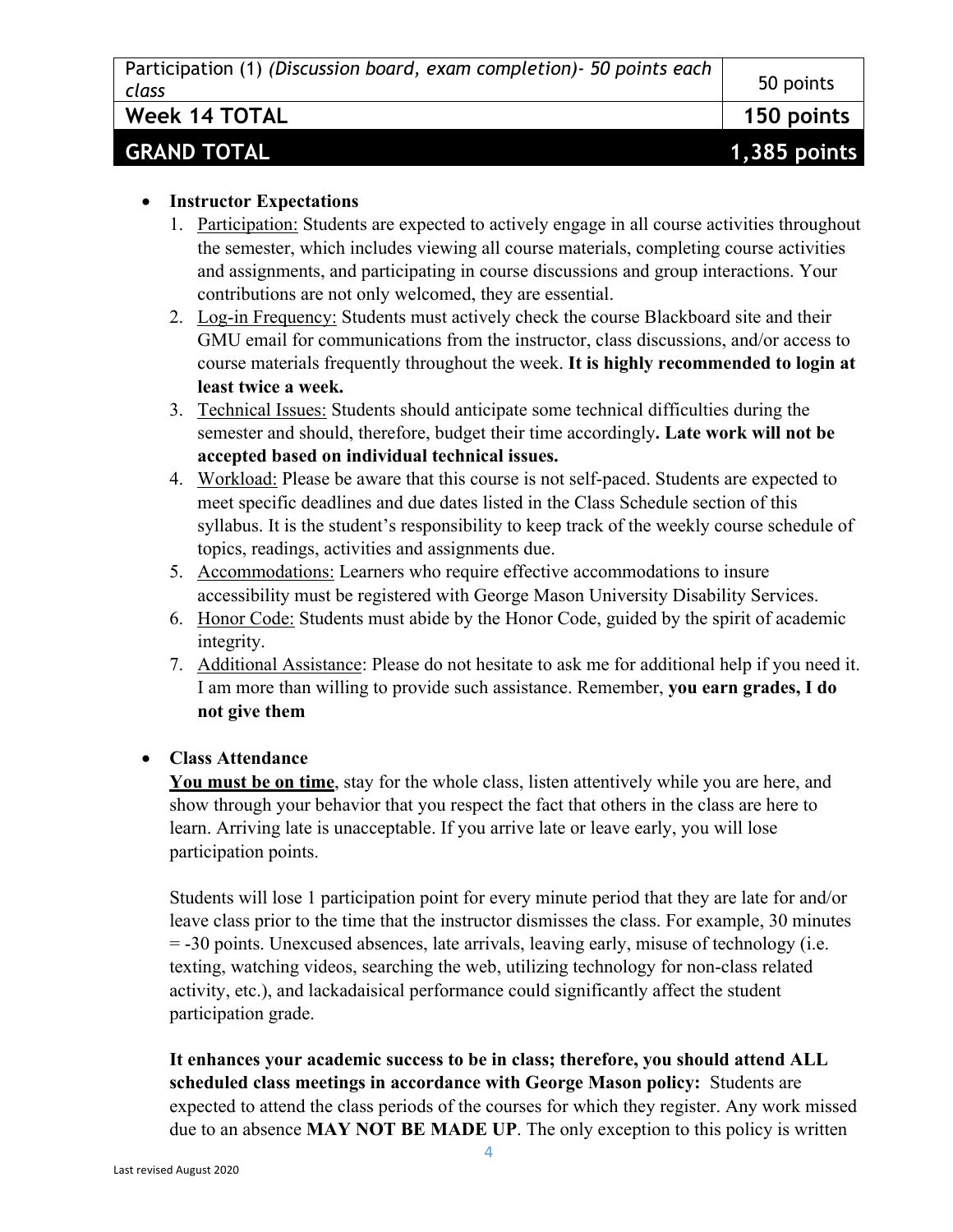documentation of a situation that prohibits you from attending class. Only those excused absences supported by documentation will be addressed at the instructor's discretion on an individual basis (e.g. a physician's note for an illness). Alternative work due to intercollegiate athletic competitions or other legitimate university activity must be arranged **PRIOR** to due date. A grade of 0 will be assigned to all missed classes and work.

Students are responsible for communicating ahead of time if they will miss class regardless of whether the absence is excused or unexcused to obtain relevant class work or to reschedule an exam.

In-class participation is important not only to the individual student, but to the class. **Because class participation may be a factor in grading, instructors may use absence, tardiness, or early departure as de facto evidence of nonparticipation.** Students who miss an exam with an acceptable excuse may be penalized according to the individual instructor's grading policy, as stated in the course syllabus.

#### **Lecture Discussion**

**YOU ARE EXPECTED TO BE FULLY PREPARED FOR CLASS AND FULLY ENGAGED WHILE IN CLASS.** I expect you to have read all assigned readings, taken notes as applicable, and to be prepared and willing to discuss all readings in detail and take part in group work to the fullest extent. Turn cell phones (and any other sound making device) off and if you bring a computer, it must be used for class purposes only. Any other use is a distraction and you risk not being allowed to use your computer in class at all.

#### **Case Study Discussion**

Utilizing the case studies at the end of each chapter and/or those provided by the instructor, each student will be responsible for reviewing the assigned case study for the week. During class, students will have an ethical discussion about how to address the situation in the case study. Contributions to the discussion will be accounted for in the participation grade for the day. **Your contributions are not only welcome, they are essential.**

#### • **Participation**

If you attend, are on time each day, are engaged, and participate in class related discussions/activities during the lecture, you'll receive the full 50 points for that day.

#### **Class Participation/Engagement**

It is understood that each student may not have a comment(s) each class. Students are expected to remain engaged and free of distraction through the taking of notes, paying attention to the comments of others, and making contributions if asked a question, etc. All are expected to respect the free exchange of thought in an academic environment and the participants therein. For example:

- a) do not have any sound emitting devices turned on
- b) limiting the use of electronic devices to course related activities
- c) wait until the teacher/guest speaker has finished prior to gathering your belongings
- d) do not smoke, chew tobacco, eat, sleep, disrupt others by inappropriate talking, or disrespect the class schedule by being tardy.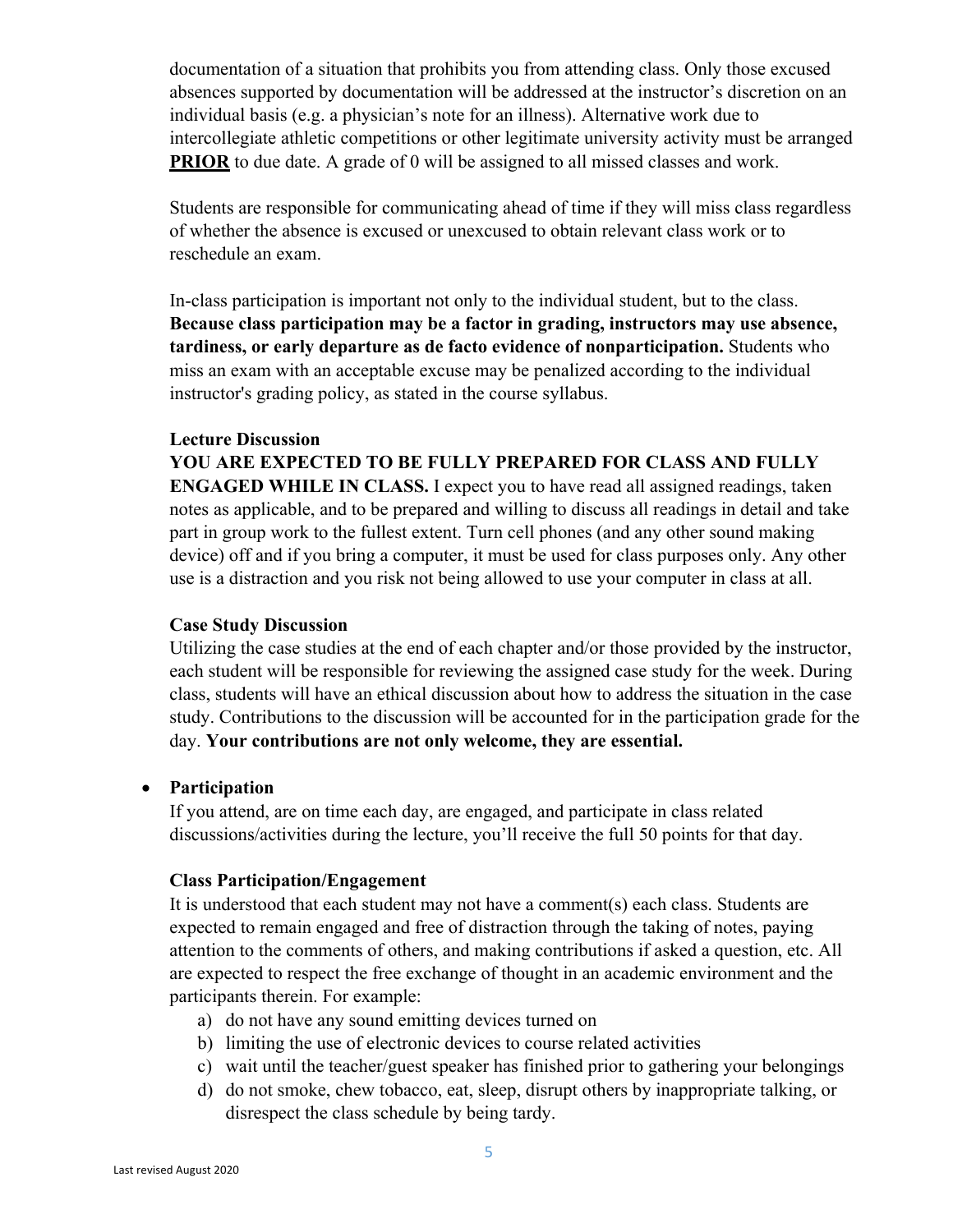#### **Blackboard Discussion Boards**

Throughout the semester you will need to participate in an assigned online weekly discussion on blackboard. Online discussions are a way to provide a collaborative classroom experience online. Discussion posts should have substantive content and provide additional analysis/and or raise additional questions. For each discussion, the prompt and directions will be provided by the instructor. Be mindful of the shard expectations regarding the number and deadlines for the posts so that you can obtain full credit. **Each initial post is to be (at minimum) 150 words**. **Responsive posts are to be (at minimum) 100 words.**

All are expected to respect the free exchange of thought in an academic environment and the participants therein.

You are encouraged to:

- a) feel free to openly and respectfully contribute your thoughts
- b) take the time to openly review and respond to the comments of others
- c) complete your posts on time
- d) ask any and all appropriate questions that you have
- e) maintain civility in your communications.

Class discussions will be conducted in a civil, informed fashion. **Your contributions are not only welcome, they are essential.**

**YOU ARE EXPECTED TO BE FULLY PREPARED AND FULLY ENGAGED WHILE COMPLETING CLASS DISCUSSION POSTS.** I expect you to have read all assigned readings, reviewed the lecture, taken notes as applicable, and to be prepared and willing to discuss all readings in detail in the online discussions to the fullest extent.

#### • **Assignment Descriptions**

#### **Case Study Questions**

Utilizing the assigned case study at the end of each chapter and/or those provided by the instructor, each student will be responsible for reviewing the assigned case study for the week. There will be questions to answer related to the assigned case study. Students are required to answer the questions for the case study and submit those answers as an assignment on blackboard. Students are expected to work on this independently.

#### **Mini Class Discussion**

Each student will be assigned a week on which to give a three-minute to seven-minute presentation on a sport related current event. The presentation should relate the current event issue to ethical philosophy, in class material, and must include class discussion questions. This presentation should be created via PowerPoint, Prezi, or another approved method.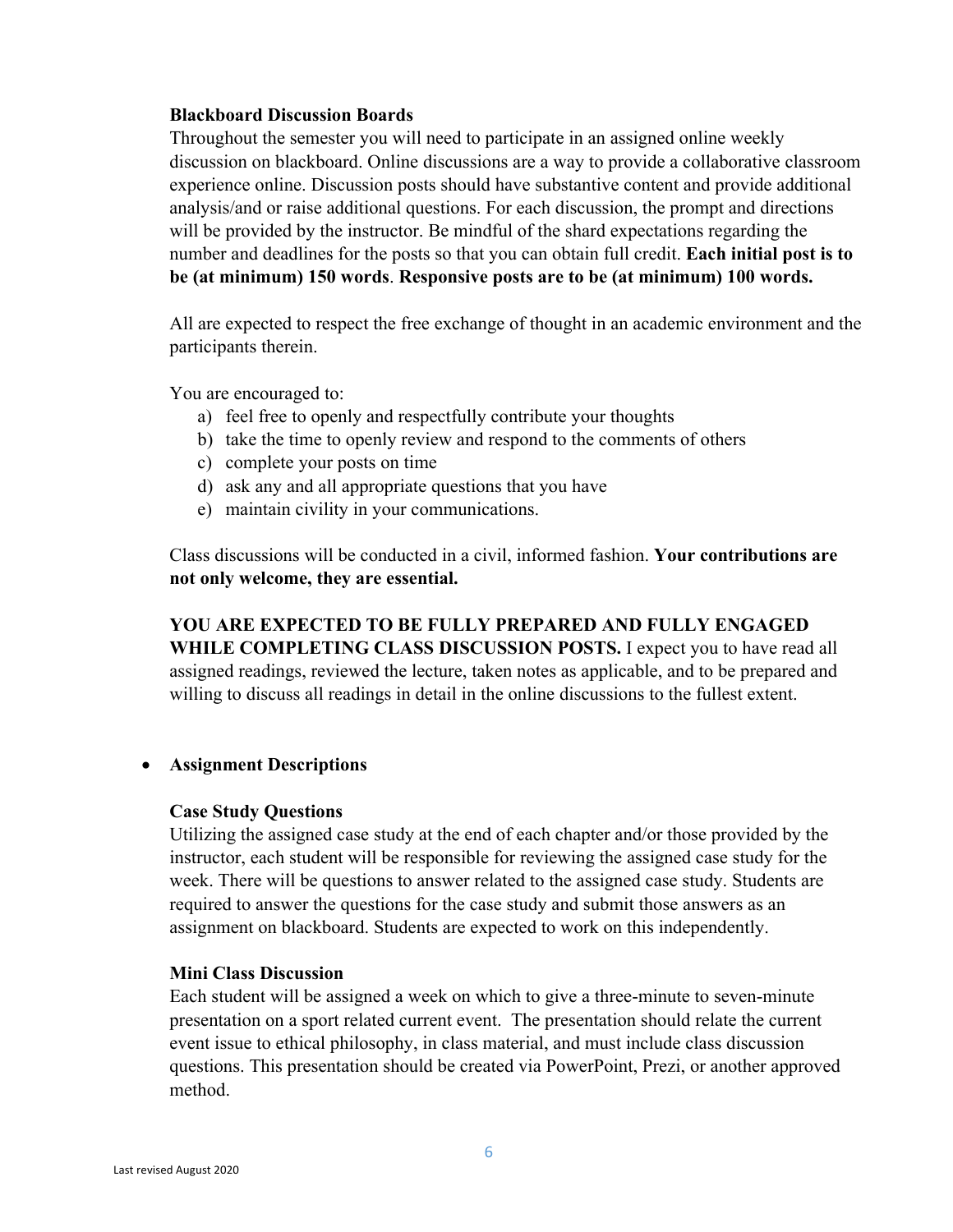After Thanksgiving Break, those assigned to present will need to set up a date and time with the instructor to present their mini discussion via Zoom before the end of the assigned week. After the date and time has been confirmed, the instructor will set up the Zoom meeting.

#### **Steps:**

- 1. Students review the schedule for their presentation week.
- 2. Scheduled student contacts the instructor with at least (3) dates and times that they are available to meet via Zoom during normal business hours.
- 3. The instructor confirms the meeting and presentation time.
- 4. The instructor sets up and sends an invite for the Zoom meeting to the student.
- 5. The student emails the presentation to the instructor prior to the presentation date and time.
- 6. The student and instructor meet via Zoom for the student presentation.

#### **Sport Ethics Debate Presentation**

Groups (to be determined in class) will be given a debate question to which there will be a "pro" and "con" side. Groups will research information on the topic, practice as a group in class, and participate in a debate judged by the instructor and other Mason staff, arguing their assigned side against an opposing group. A rubric for the debates will be given to the class closer to project due date.

#### **Sport Ethics Debate Paper**

This is an independent assignment related to the Sports Ethics Debate Presentation. After being assigned your group (to be determined in class) and debate question to which there will be a "pro" and "con" side. You will write a paper defending your selected stance (pro or con). A rubric and template for the debate paper will be given to the class closer to project due date.

#### • **Alternative Work**

There is NO make-up work. Only those excused absences supported by documentation will be addressed at the instructor's discretion on an individual basis (e.g. a physician's note for an illness). Alternative work due to intercollegiate athletic competitions or other legitimate university activity must be arranged PRIOR to the due date. A grade of '0' will be assigned to all missed work unless otherwise determined by the instructor.

#### **Class Schedule**

| WK | Day        | <b>Dates</b>     | <b>Main Content</b>              |           |
|----|------------|------------------|----------------------------------|-----------|
|    | <b>FRI</b> | $8/24 -$<br>8/28 | Welcome to SPMT 302              |           |
| າ  | <b>FRI</b> | $8/29 -$<br>9/4  | Moral Reasoning: An Introduction | Chapter 1 |
|    | <b>FRI</b> | $9/5 -$<br>9/11  | Ethical & Unethical Behavior     | Chapter 2 |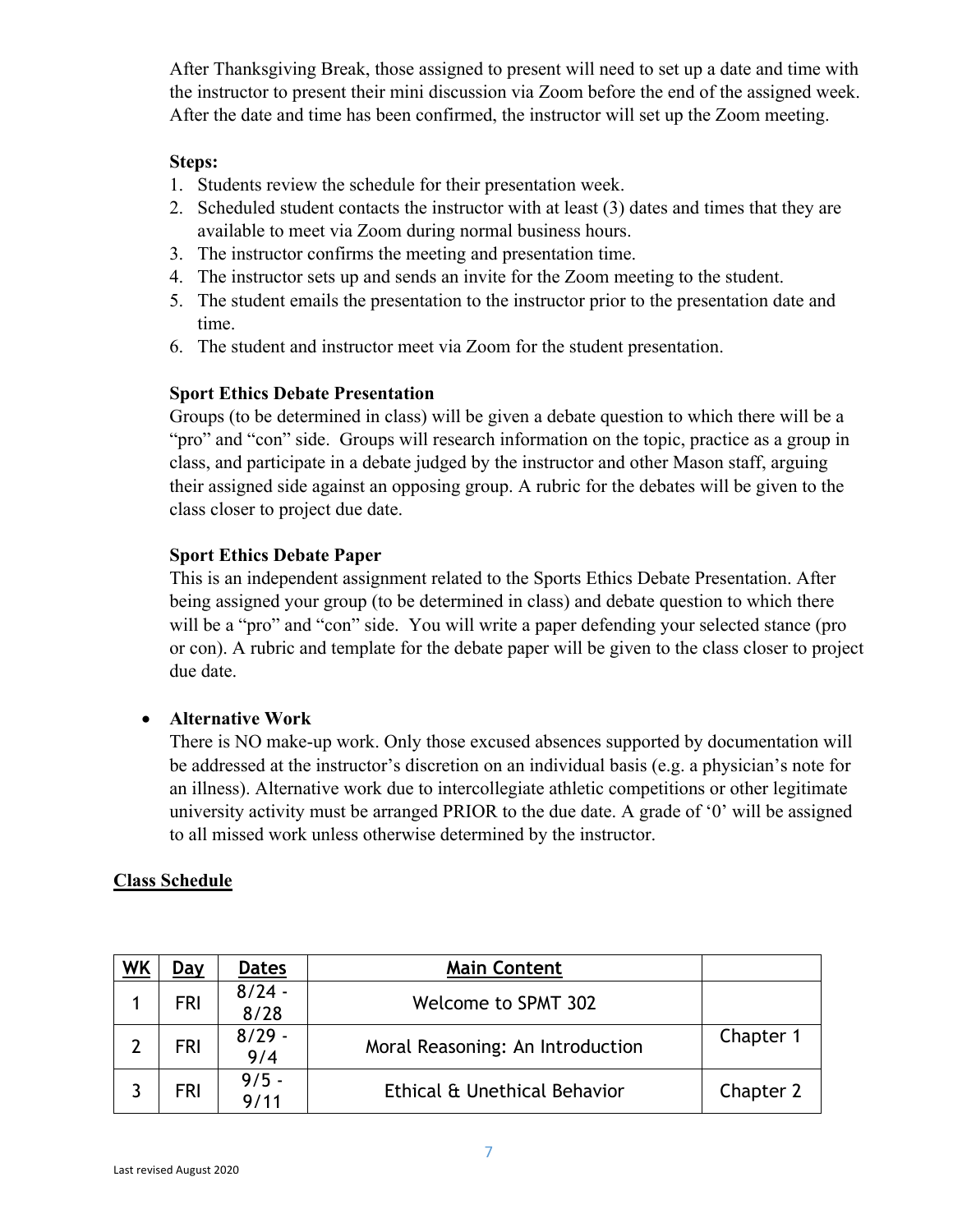| $\overline{4}$ | <b>FRI</b>  | $9/12 -$<br>9/18   | Moral Education & Development                                                                       | Chapter 3       |
|----------------|-------------|--------------------|-----------------------------------------------------------------------------------------------------|-----------------|
| 5              | <b>FRI</b>  | $9/19 -$<br>9/25   | Exam $#1$                                                                                           | $Ch.1 - Ch.3$   |
| 6              | <b>FRI</b>  | $9/26 -$<br>10/2   | Performance Enhancement                                                                             | Chapter 4       |
|                | <b>MON</b>  | 9/28               | Abby Wambach<br>Wolfpack: How to Come Together, Unleash<br>Our Power, and Change the Game           | Online<br>Panel |
| $\overline{7}$ | <b>FRI</b>  | $10/3 -$<br>10/9   | Violence in Sport                                                                                   | Chapter 5       |
| 8              | <b>FRI</b>  | $10/10 -$<br>10/16 | Race Equity in Sport<br><b>Blackboard Discussion Board #1</b>                                       | Chapter 6       |
| 9              | <b>FRI</b>  | $10/17 -$<br>10/23 | Exam $#2$                                                                                           | $Ch.4 - Ch.6$   |
| 10             | <b>FRI</b>  | $10/24 -$<br>10/30 | <b>Gender Equity</b><br><b>Blackboard Discussion Board #2</b>                                       | Chapter 7       |
| 11             | <b>FRI</b>  | $10/31 -$<br>11/6  | Intercollegiate Sport<br><b>Blackboard Discussion Board #3</b>                                      | Chapter 8       |
| 12             | <b>FRI</b>  | $11/7 -$<br>11/13  | Sport Manager Issues<br><b>Blackboard Discussion Board #4</b>                                       | Chapter 9       |
| 13             | <b>FRI</b>  | $11/14 -$<br>11/20 | <b>Virtual Debate Day</b>                                                                           |                 |
|                | <b>TUES</b> | 11/17              | Thomas Wolf, Sasha Ambrasky, and Seth<br><b>Berkman</b><br>The Meaning of Sports in Turbulent Times | Online<br>Panel |
|                | <b>FRI</b>  | $11/21 -$<br>11/27 | <b>Thanksgiving Break</b>                                                                           |                 |
| 14             | <b>FRI</b>  | $11/28 -$<br>12/4  | Online Exam #3                                                                                      | $Ch.7 - Ch.9$   |

Note: Faculty reserves the right to alter the schedule as necessary, with notification to students.

• **Grading**

 $A+ = 98 - 100$   $B+ = 88 - 89$   $C+ = 78 - 79$   $D = 60 - 69$ A =  $94 - 97$  B =  $84 - 87$  C =  $74 - 77$  F =  $0 - 59$ A- =  $90 - 93$  B- =  $80 - 83$  C- =  $70 - 73$ 

#### **Professional Dispositions**

See https://cehd.gmu.edu/students/polices-procedures/

#### **Core Values Commitment**

The College of Education and Human Development is committed to collaboration, ethical leadership, innovation, research-based practice, and social justice. Students are expected to adhere to these principles: http://cehd.gmu.edu/values/.

#### **GMU Policies and Resources for Students**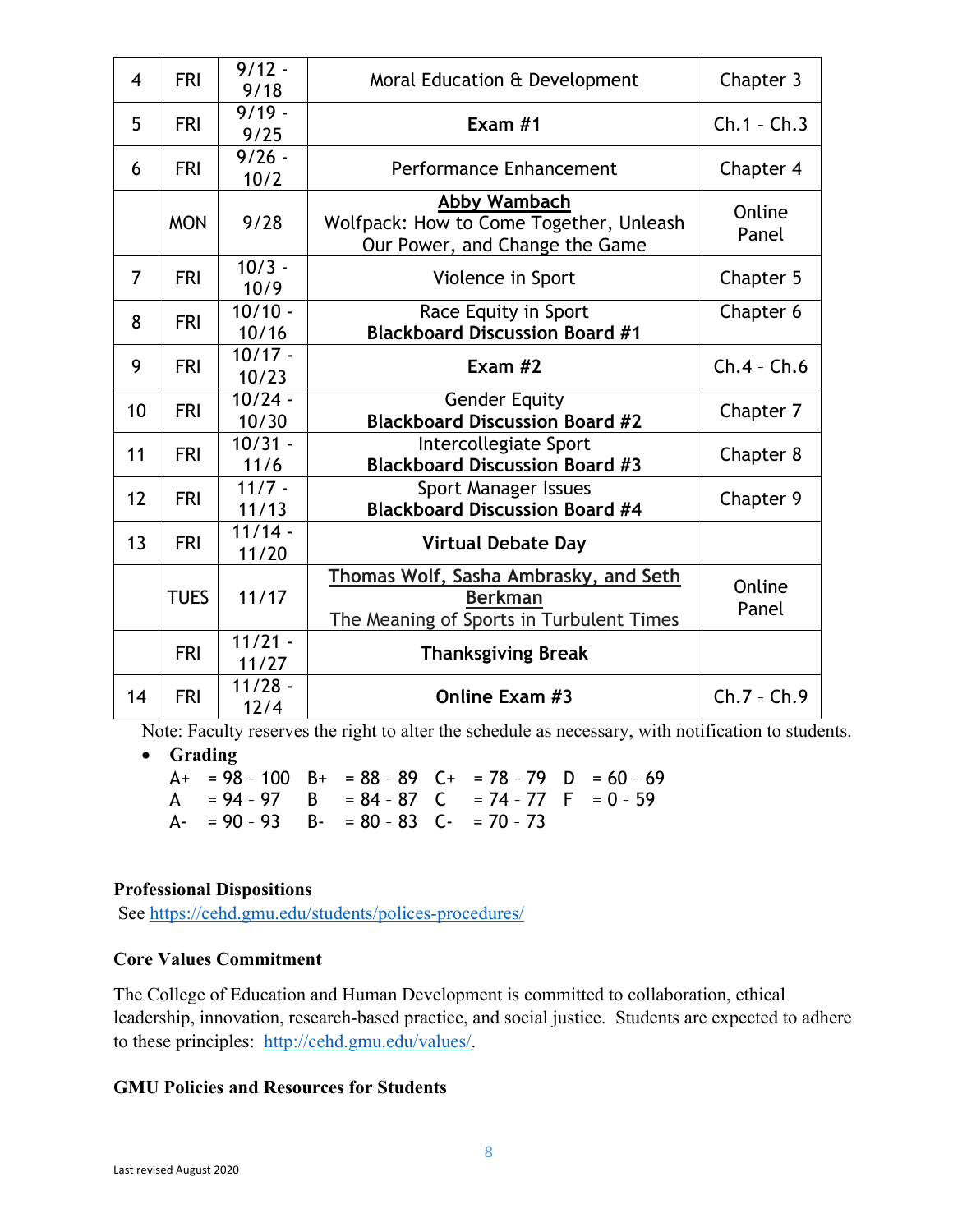#### *Policies*

- Students must adhere to the guidelines of the Mason Honor Code (see http://oai.gmu.edu/the-mason-honor-code/).
- Students must follow the university policy for Responsible Use of Computing (see http://universitypolicy.gmu.edu/policies/responsible-use-of-computing/).
- Students are responsible for the content of university communications sent to their Mason email account and are required to activate their account and check it regularly. All communication from the university, college, school, and program will be sent to students **solely** through their Mason email account.
- Students with disabilities who seek accommodations in a course must be registered with George Mason University Disability Services. Approved accommodations will begin at the time the written letter from Disability Services is received by the instructor (see http://ods.gmu.edu/).
- Students must follow the university policy stating that all sound emitting devices shall be silenced during class unless otherwise authorized by the instructor.
- Notice of mandatory reporting of sexual assault, interpersonal violence, and stalking: As a faculty member, I am designated as a "Responsible Employee," and must report all disclosures of sexual assault, interpersonal violence, and stalking to Mason's Title IX Coordinator per University Policy 1202. If you wish to speak with someone confidentially, please contact one of Mason's confidential resources, such as Student Support and Advocacy Center (SSAC) at 703-380-1434 or Counseling and Psychological Services (CAPS) at 703-993-2380. You may also seek assistance from Mason's Title IX Coordinator by calling 703-993-8730, or emailing titleix@gmu.edu

#### *Campus Resources*

- Support for submission of assignments to Tk20 should be directed to tk20help@gmu.edu or https://cehd.gmu.edu/aero/tk20. Questions or concerns regarding use of Blackboard should be directed to http://coursessupport.gmu.edu/.
- For information on student support resources on campus, see https://ctfe.gmu.edu/teaching/student-support-resources-on-campus

**For additional information on the College of Education and Human Development, please visit our website https://cehd.gmu.edu/students/ .**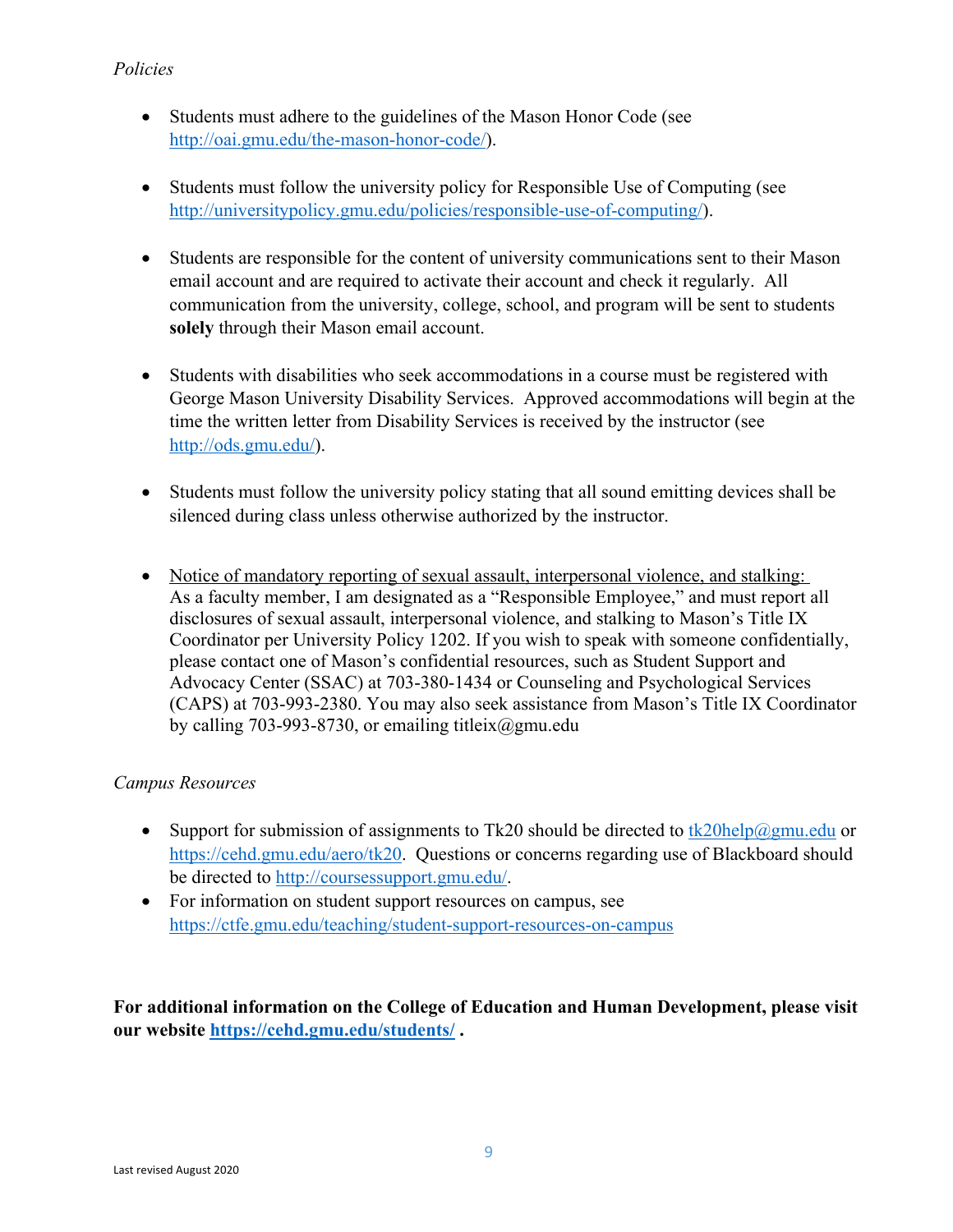

# SAFE RETURN TO CAMPUS AND REMOTE LEARNING GUIDANCE FOR STUDENTS ENROLLED IN CEHD COURSES

# **Both a Safe Return to Campus and Successful Remote Learning Depend on YOU.**

**All students are required to take Safe Return to Campus Training prior to visiting campus**: it is, however, recommended for all Mason students. Training is available in [Blackboard](https://mymasonportal.gmu.edu/).

**Students are required to follow the university's public health and safety precautions and procedures** outlined on the university [Safe Return to Campus webpage.](https://www2.gmu.edu/Safe-Return-Campus)

- You may not come to class if you receive a Yellow or Red email response to the Mason COVID Health Check.
- You may only come to class if you receive a Green email response to the Mason COVID Health Check.
- If you suspect that you are sick or have been directed to self-isolate, quarantine, or get testing do not go to class.
- Faculty are allowed to ask you to show them that you have received a Green email and are thereby permitted to be in class.

**All students in face to face and hybrid courses must also complete the Mason COVID Health Check daily**, seven days a week.

**Disability Services:** Students unable to participate in a course in the manner presented, either due to existing disability or COVID comorbidity risk, should seek accommodations through the [Office of Disability Services](https://ds.gmu.edu/response-to-covid-19/).

- Activities and assignments in CEHD courses regularly use the [Blackboard](https://mymason.gmu.edu/) learning system. Students are required to have regular, reliable access to a computer with an updated operating system (recommended: Windows 10 or Mac OSX 10.13 or higher) and a stable broadband Internet connection (cable modem, DSL, satellite broadband, etc., with a consistent 1.5 Mbps [megabits per second] download speed or higher.
- Additionally, CEHD course activities and assignments may regularly use webconferencing software (Blackboard Collaborate / Zoom). In addition to the requirements above, students are required to have a device with a functional webcam and microphone. In an emergency, students can connect through a telephone call, but video connection is the expected norm.

**Campus Closure:** If the campus closes or class is canceled due to weather or other concerns, students should check [Blackboard,](https://mymasonportal.gmu.edu/) Mason email, or the [Mason website](https://www2.gmu.edu/) for updates on how to continue learning and information about any changes to events or assignments.

**Participation and Make-up Work:** CEHD instructors will work with students to find reasonable opportunities to make up class work or assignments missed due to documented illness. Begin by contacting your instructor for guidance. For further assistance, students may contact their program and the CEHD Office of Student and Academic Affairs [\(cehdsaa@gmu.edu](mailto:cehdsaa@gmu.edu)).

- All course materials posted to Blackboard or other course site are private; by federal law, any materials that identify specific students (via their name, voice, or image) must not be shared with anyone not enrolled in this class.
- Video recordings of class meetings that include audio or visual information from other students are private and must not be shared.
- Live Video Conference Meetings (e.g. Collaborate or Zoom) that include audio or visual information from other students must be viewed privately and not shared with others in your household.
- Some/All of your CEHD synchronous class meetings may be recorded by your instructor to provide necessary information for students in this class. Recordings will be stored on Blackboard [or another secure site] and will only be accessible to students taking this course during this semester.

#### **Technology Requirements:**

#### **Course Materials and Student Privacy:**